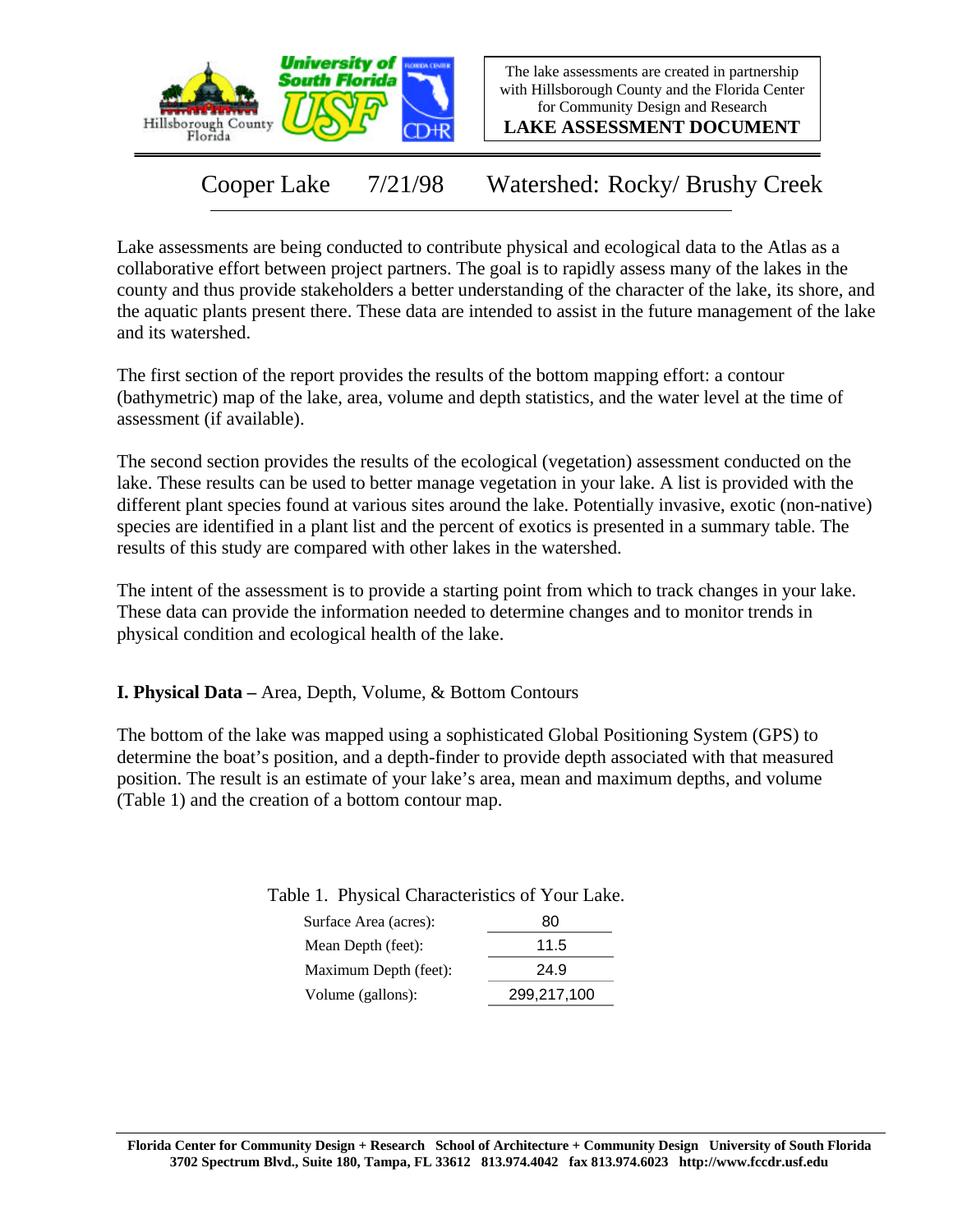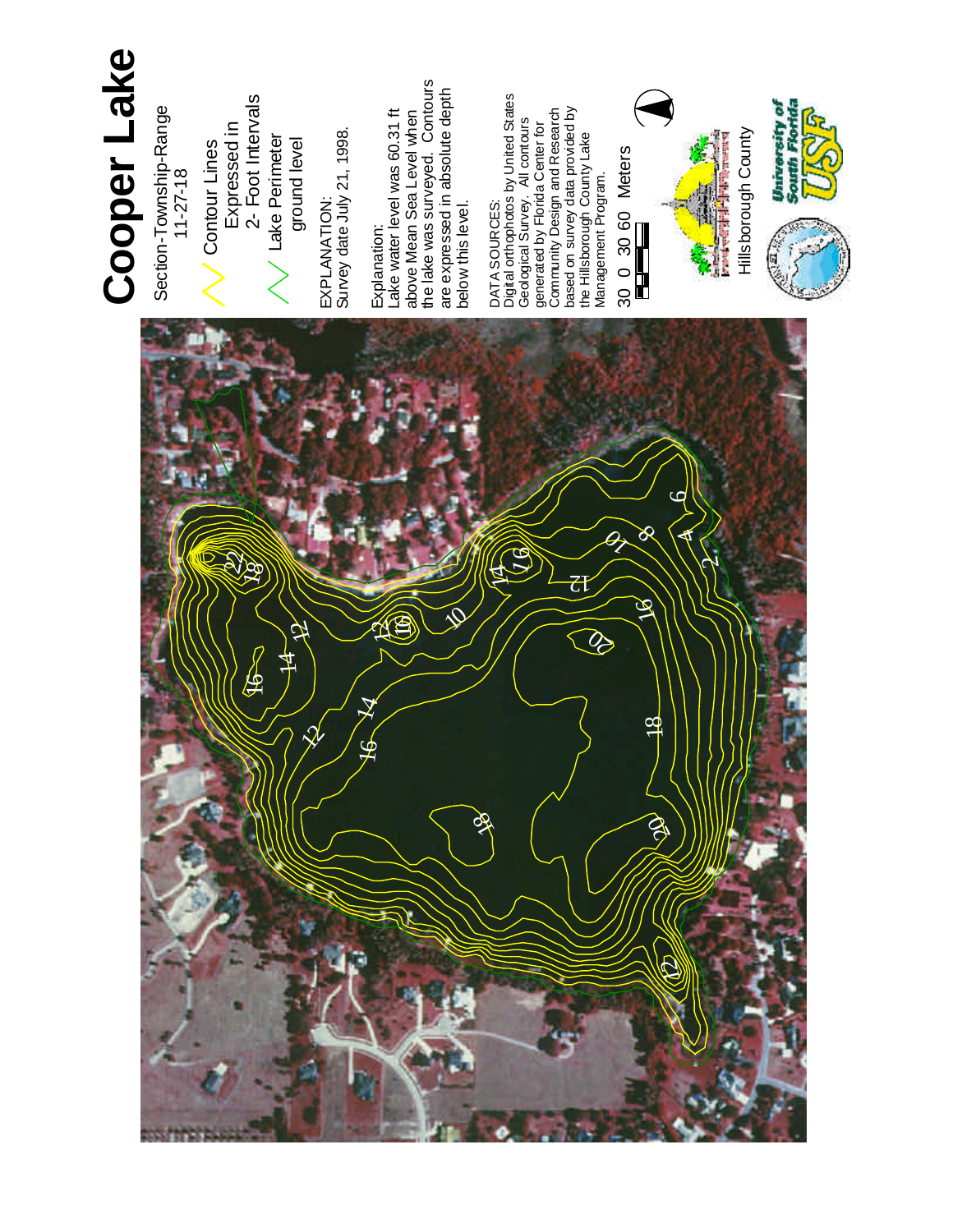

**LAKE ASSESSMENT DOCUMENT**

Cooper Lake 7/21/98 Watershed: Rocky/ Brushy Creek

## **II. Ecological Data**

Aquatic Plant Survey

Approximately equispaced sites are haphazardly mapped around the lake and the aquatic plants at each site are surveyed. The total number of species from all sites is used to approximate the total diversity of aquatic plants and the percent of invasive-exotic plants on the lake and in the watershed (Table 2). Many of these plants are considered ecologically harmful, as they tend to out-compete native species. Such "nuisance" plants can also make boating and other recreational activities difficult or impossible. The common and scientific names of plant species found on your lake are listed in Table 3.

> Table 2. Comparison of species diversity between your lake and other assessed lakes located within your watershed.

|                        |     | Cooper Lake Rocky/ Brushy Creek<br>(Average) |
|------------------------|-----|----------------------------------------------|
| Number of Taxa:        | 34  | 35                                           |
| Percent Exotic Plants: | 26% | 18%                                          |

Table 3. Botanical and common names of the most commonly found plants on your lake. Percent frequency (of occurence), habit (location where found), status (native or exotic), and EPPC status are provided.

| Common Name                            | <b>Plant Species</b>      | Frequency | Habit     | <b>Status</b> | <b>EPPC</b> |
|----------------------------------------|---------------------------|-----------|-----------|---------------|-------------|
| Southern Red Maple                     | Acer rubrum var. trilobum | 90%       | Emergent  | Native        | <b>NL</b>   |
| <b>Torpedo Grass</b>                   | Panicum repens            | 90%       | Emergent  | Exotic        |             |
| <b>Pickerel Weed</b>                   | Pontederia cordata        | 90%       | Emergent  | Native        | NL          |
| Cattails                               | Typha spp.                | 90%       | Emergent  | Native        | NL          |
| Water Primroses, Primrosewillow        | Ludwigia spp.             | 80%       | Emergent  | Unknown       | <b>NL</b>   |
| Water Spangles, Water Fern             | Salvinia minima           | 80%       | Floating  | Native        | NL          |
| Cypress                                | Taxodium spp.             | 80%       | Emergent  | Native        | <b>NL</b>   |
| Hydrilla, waterthyme                   | Hydrilla verticillata     | 70%       | Submersed | Exotic        |             |
| Swamp Fern                             | Blechnum serrulatum       | 60%       | Emergent  | Native        | NL          |
| Wild Taro, Dasheen, Coco Yam           | Colocasia esculenta       | 60%       | Emergent  | Exotic        |             |
| <b>Rush Fuirena</b>                    | Fuirena spp.              | 50%       | Emergent  | Native        | NL          |
| <b>Climbing Hempvine</b>               | Mikania scandens          | 50%       | Emergent  | Native        | NL          |
| Muskgrass                              | Chara spp.                | 40%       | Submersed | Native        | <b>NL</b>   |
| Water Hyacinth                         | Eichhornia crassipes      | 40%       | Floating  | Exotic        |             |
| Manyflower Marshpennywort, Water Penny | Hydrocotyl umbellata      | 40%       | Emergent  | Native        | NL          |
| Wax Myrtle                             | Myrica cerifera           | 40%       | Emergent  | Native        | <b>NL</b>   |

Florida Center for Community Design + Research School of Architecture + Community Design University of South Florida 3702 Spectrum Blvd., Suite 180, Tampa, FL 33612 813.974.4042 fax 813.974.6023 http://www.fccdr.usf.edu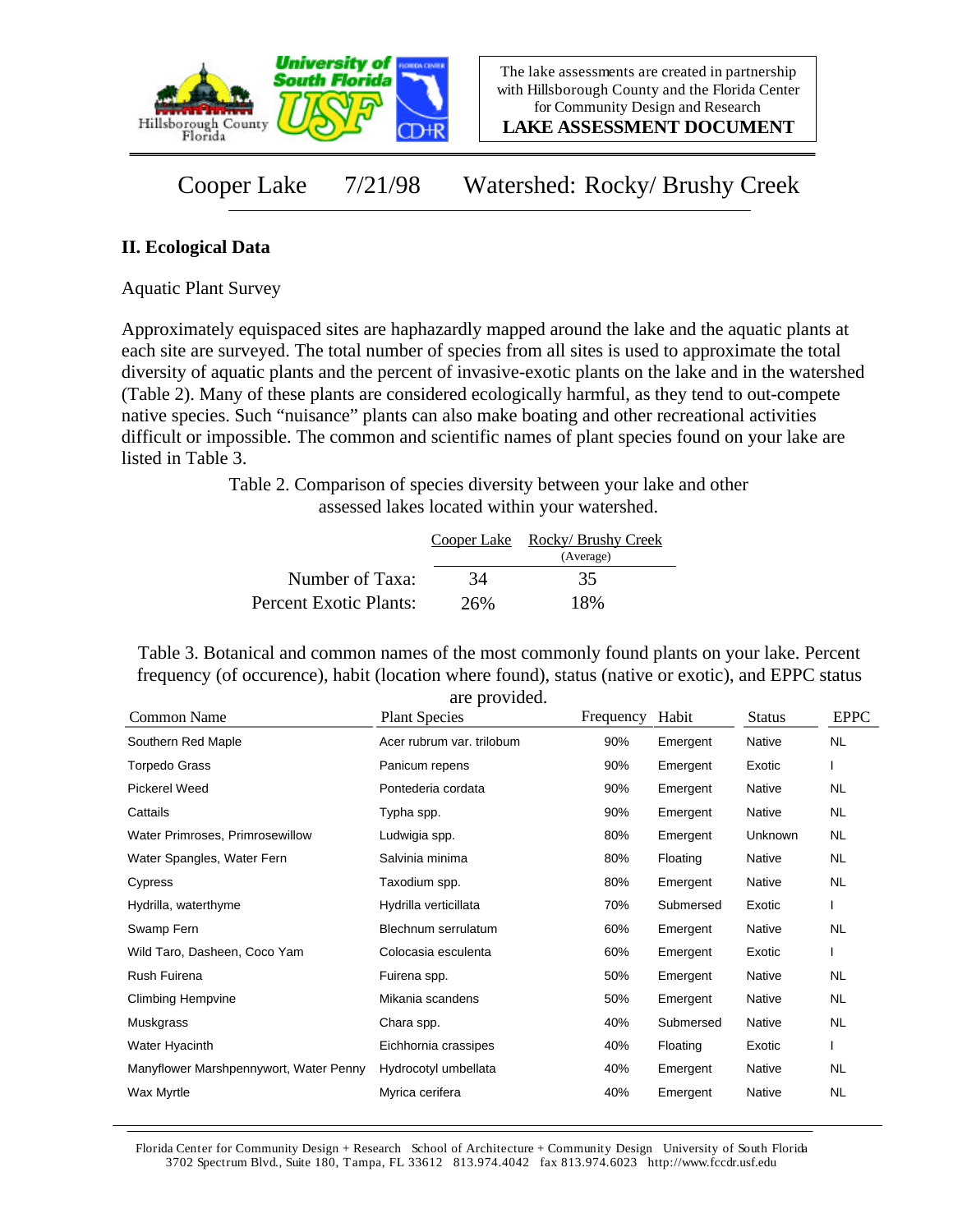## Cooper Lake 7/21/98 Watershed: Rocky/ Brushy Creek

| Redbay                                    | Persea borbonia              | 40% | Emergent  | <b>Native</b> | <b>NL</b>    |
|-------------------------------------------|------------------------------|-----|-----------|---------------|--------------|
| <b>Giant Duckweed</b>                     | Spirodela polyrhiza          | 40% | Floating  | Native        | <b>NL</b>    |
| <b>Alligator Weed</b>                     | Alternanthera philoxeroides  | 30% | Emergent  | Exotic        | $\mathbf{H}$ |
| Dayflower                                 | Commelina spp.               | 30% | Emergent  | Exotic        | <b>NL</b>    |
| Baldwin's Spikerush, Roadgrass            | Eleocharis baldwinii         | 30% | Submersed | <b>Native</b> | <b>NL</b>    |
| Coontail                                  | Ceratophyllum demersum       | 20% | Submersed | <b>Native</b> | <b>NL</b>    |
| Dahoon Holly                              | llex cassine                 | 20% | Emergent  | <b>Native</b> | <b>NL</b>    |
| Punk Tree, Melaleuca                      | Melaleuca quinquenervia      | 20% | Emergent  | Exotic        |              |
| Spatterdock, Yellow Pondlily              | Nuphar lutea var. advena     | 20% | Floating  | <b>Native</b> | <b>NL</b>    |
| American White Water Lily, Fragrant Water | Nymphaea odorata             | 20% | Floating  | Native        | <b>NL</b>    |
| Laurel Oak; Diamond Oak                   | Quercus laurifolia           | 20% | Emergent  | Native        | <b>NL</b>    |
| Bulltongue Arrowhead, Duck Potato         | Sagittaria lancifolia        | 20% | Emergent  | Native        | <b>NL</b>    |
| <b>Water Sprite</b>                       | Ceratopteris thalictroides   | 10% | Emergent  | Exotic        | <b>NL</b>    |
| Black Gum, Swamp Tupelo                   | Nyssa sylvatica var. biflora | 10% | Emergent  | <b>Native</b> | <b>NL</b>    |
| Maidencane                                | Panicum hemitomon            | 10% | Emergent  | Native        | <b>NL</b>    |
| Smartweed, Knotweed                       | Polygonum spp.               | 10% | Emergent  | <b>Native</b> | <b>NL</b>    |
| Wool-grass Bullrush                       | Scirpus cyperinus            | 10% | Emergent  | Native        | <b>NL</b>    |
| Para Grass                                | Urochloa (Brachiaria) mutica | 10% | Emergent  | Exotic        |              |